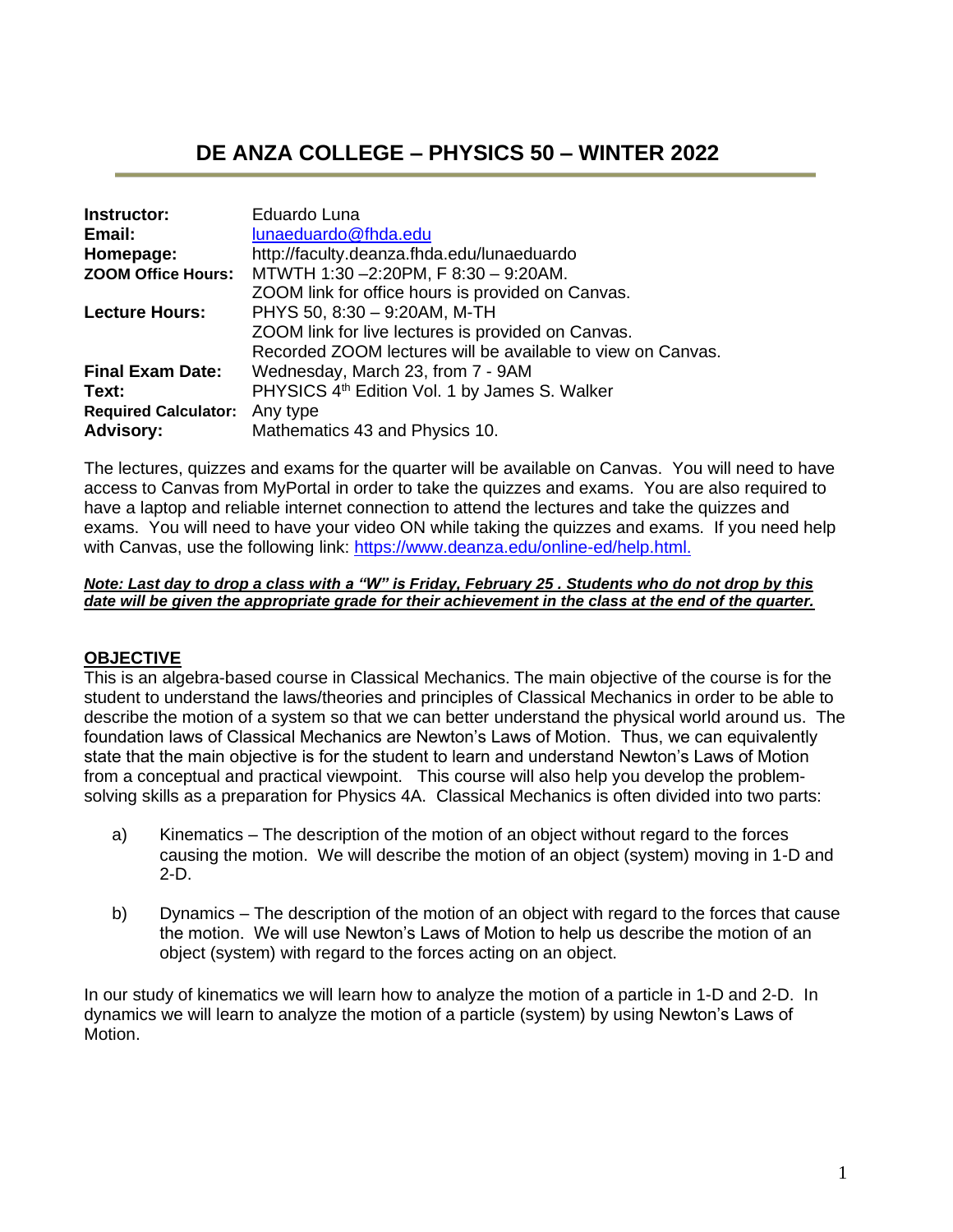## **ATTENDANCE**

You are expected to be in class at the beginning of each class for the rest of the quarter. In order to help you review for the quizzes and exams, the lectures will be recorded on ZOOM and posted on Canvas on a daily basis. If you stop attending class for any reason, it is your responsibility to ensure being dropped or withdrawn from the course in order to avoid an "F" in the class.

## **HOMEWORK**

Homework will be assigned on a regular basis but will NOT be collected. **However, it is your responsibility to have the homework completed before the following lecture**. It is essential to your success in this course that you put a solid effort into the homework. This is how you will learn physics and succeed in the class. If you are having difficulties with the class/homework, I strongly encourage you to:

- 1. Ask questions during class
- 2. Attend ZOOM office hours
- 3. Attend Tutorial Center

On the homework, quizzes, as well as on the exams, you need to show all your work in complete detail in order to receive full credit. Your solutions should show your step-by-step process and logic that was used to obtain the answer. **No credit will be given if no work is shown even if you obtain the correct answer to the problem.** 

### *De Anza College Academic Integrity*

"The following types of misconduct for which students are subject to disciplinary sanctions apply at all times on campus as well as to any-off campus functions sponsored or supervised by the college: cheating, plagiarism or knowingly furnishing false information in the classroom or to a college officer"

Violating the Academic Integrity Policy will result in a grade of "F" in the class and the incident will be reported to the college disciplinary office.

## **QUIZZES**

There will be a quiz every Thursday, the last 30 min. of class. The quizzes will be available on Canvas from 8:50AM – 9:20AM. This is the time you have to take the quizzes, scan them into pdf format, and then upload them into Canvas. The quizzes will generally be based on homework and lecture material for the corresponding week. Therefore, it is to your advantage to attend every lecture and have **ALL** the homework completed. If you miss a quiz, you will get a **ZERO** for that quiz. **NO MAKE-UP QUIZZES!** Lowest quiz score will be dropped at end of quarter.

#### **EXAMS**

There will be three 50 minute exams and a comprehensive lecture final. Exact dates for exams will be given at least four days prior to each exam. The exam format may be work-out problems, multiple-choice, conceptual, or a combination of the three. The exams will be available on Canvas from 8:30AM – 9:20AM. This is the time you have to take the exams, scan them into pdf format, and then upload them into Canvas. The key to the success on the exams is preparation; **DO THE HOMEWORK,** attend the lectures, read the textbook and make sure you understand it, and ask questions if you don't understand. **There are no make-up exams**. If you miss an exam you will get a **ZERO** for that exam. At end of quarter I will take the average of the lowest and highest of the three in-class exams and replace the lowest with the average. You must take ALL 3 exams in order to replace the lowest exam score by the average!

Note: If there is a dispute in the grading of any quiz or exam I will consider looking at them a second time **only** if it is handed back to me **within 2 school days** after I return them.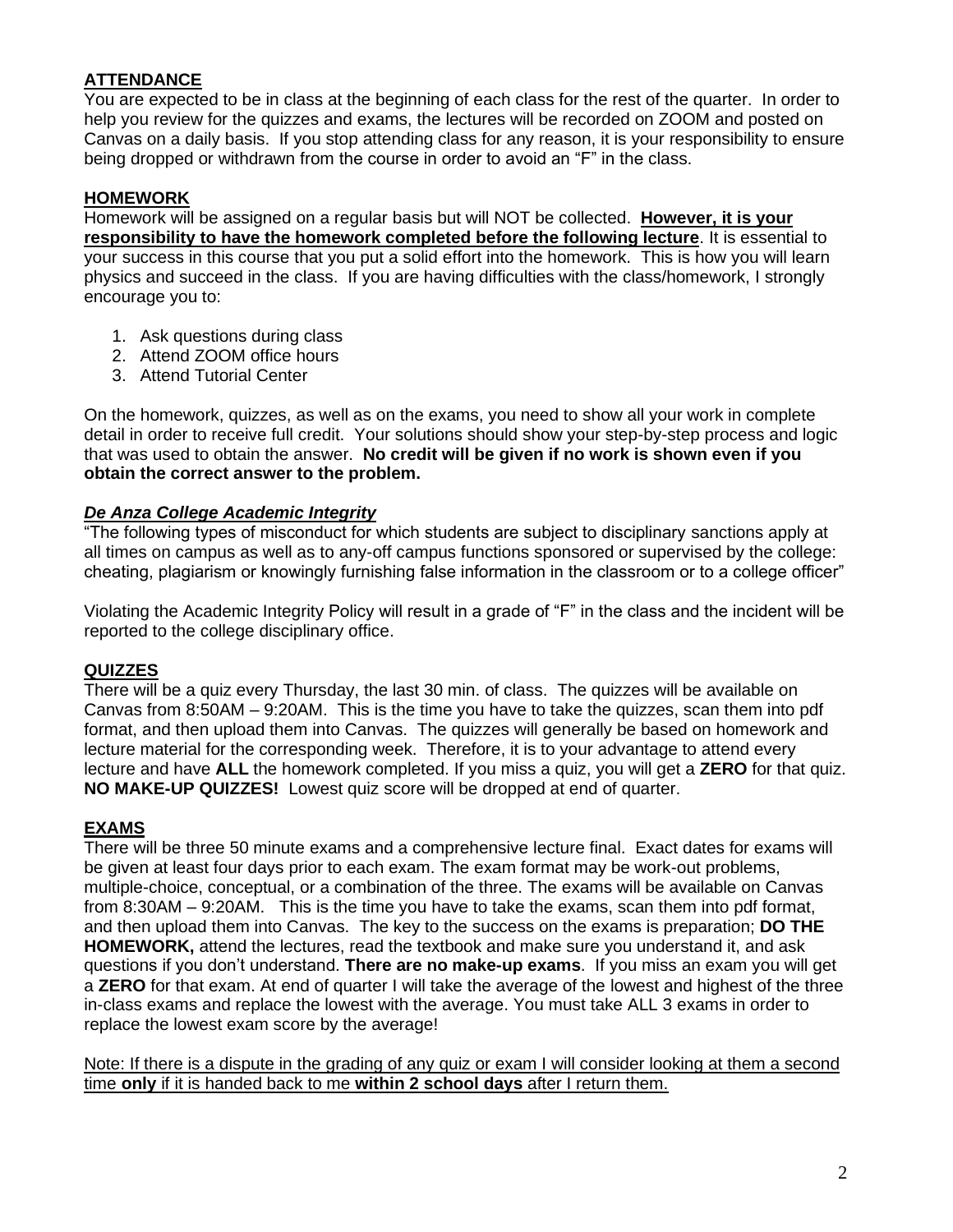### **GRADING**

Grades will be based on the following components with the weights shown:

| Quizzes              | <b>20%</b> |
|----------------------|------------|
| Exam 1               | 20%        |
| Exam 2               | 20%        |
| Exam 3               | 20%        |
| <b>Lecture Final</b> | 20%        |

Grades will be determined as follows:

| $88\% -5100\% = A$          |
|-----------------------------|
| 76 %---> 87% = B            |
| $65\% \rightarrow 75\% = C$ |
| 54% ---> 64% = D            |
| $0 \rightarrow 53\% = F$    |